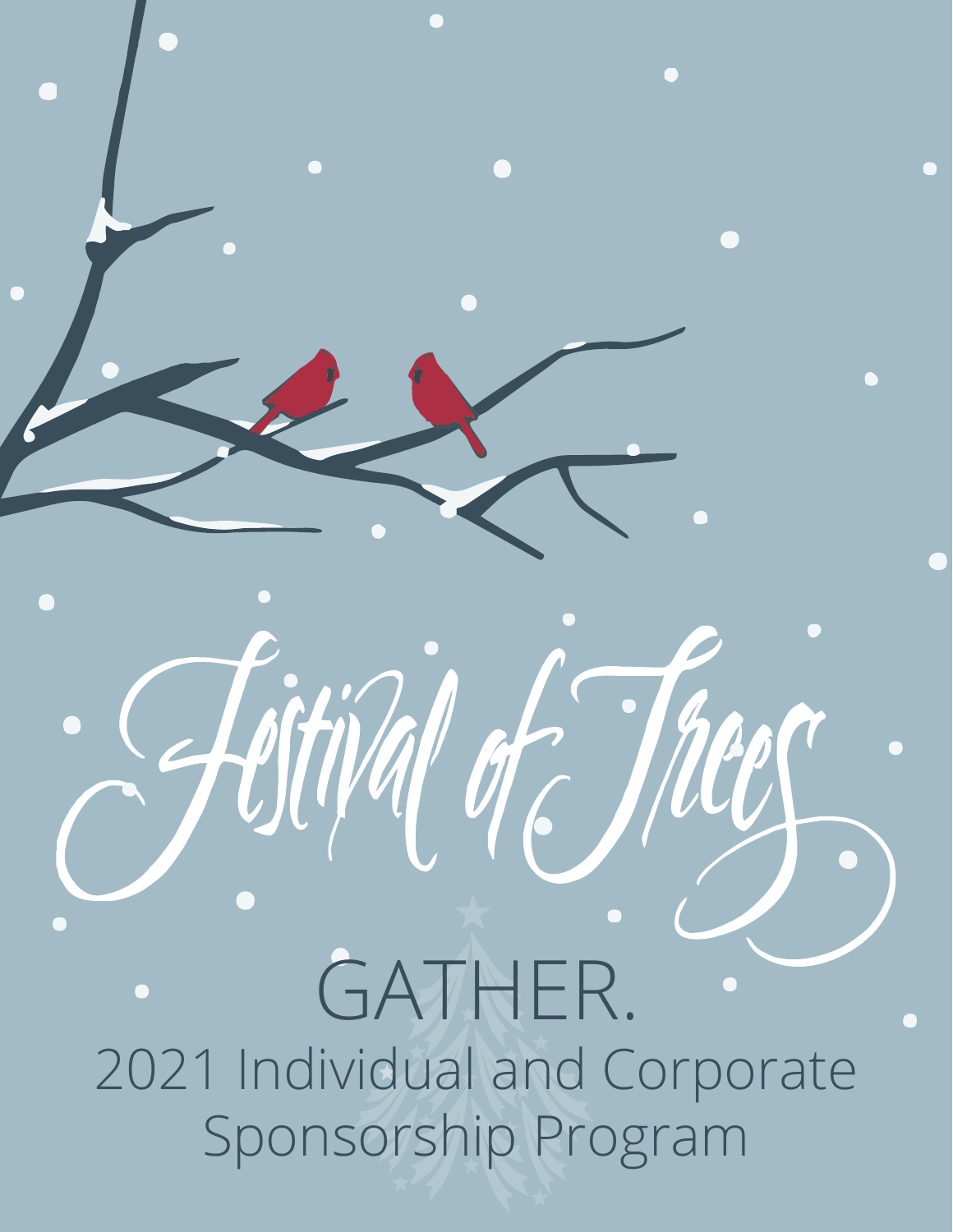# GATH

Over the last 28 years, Festival of Trees has become a community holiday tradition. We are thrilled to be able to gather together again on **November 26 and 27 at the Valley River Inn**. We warmly invite you to join us as a sponsor, to celebrate the return of Festival of Trees and to support our ongoing mission to provide compassionate end-of-life care and comfort for patients and families at Cascade Health's Pete Moore Hospice House.

This year's Festival of Trees will look a little different as we navigate our community's emergence from the COVID-19 pandemic. Our focus continues to be on the event's signature components: the **tour of beautifully decorated trees** and the **festive gala celebration**. As always, you can count on Festival to be a fun, festive and elegant kick-off to the holiday season.

#### **This year's highlights include:**

- Elaborately decorated trees with unique themes from talented designers, open for public viewing by donation and available for purchase in the auction.
- Elegant Starlight Celebration gala welcoming more than 300 guests.
- Beautiful display of wreaths.
- Wide array of silent auction baskets.
- Holiday decorations and displays for purchase.
- New fun and festive surprises.

Admission to this year's tour of trees will be by **donation** rather than through the purchase of tickets. As a sponsorship benefit, VIP tickets waive the donation request and include a souvenir gift for your guests.

By becoming a sponsor of Festival of Trees, you will enjoy exposure to thousands of people. You can take pride in knowing that you have helped to bring this magical holiday event to life in support of our community's unmet health needs.

Thank you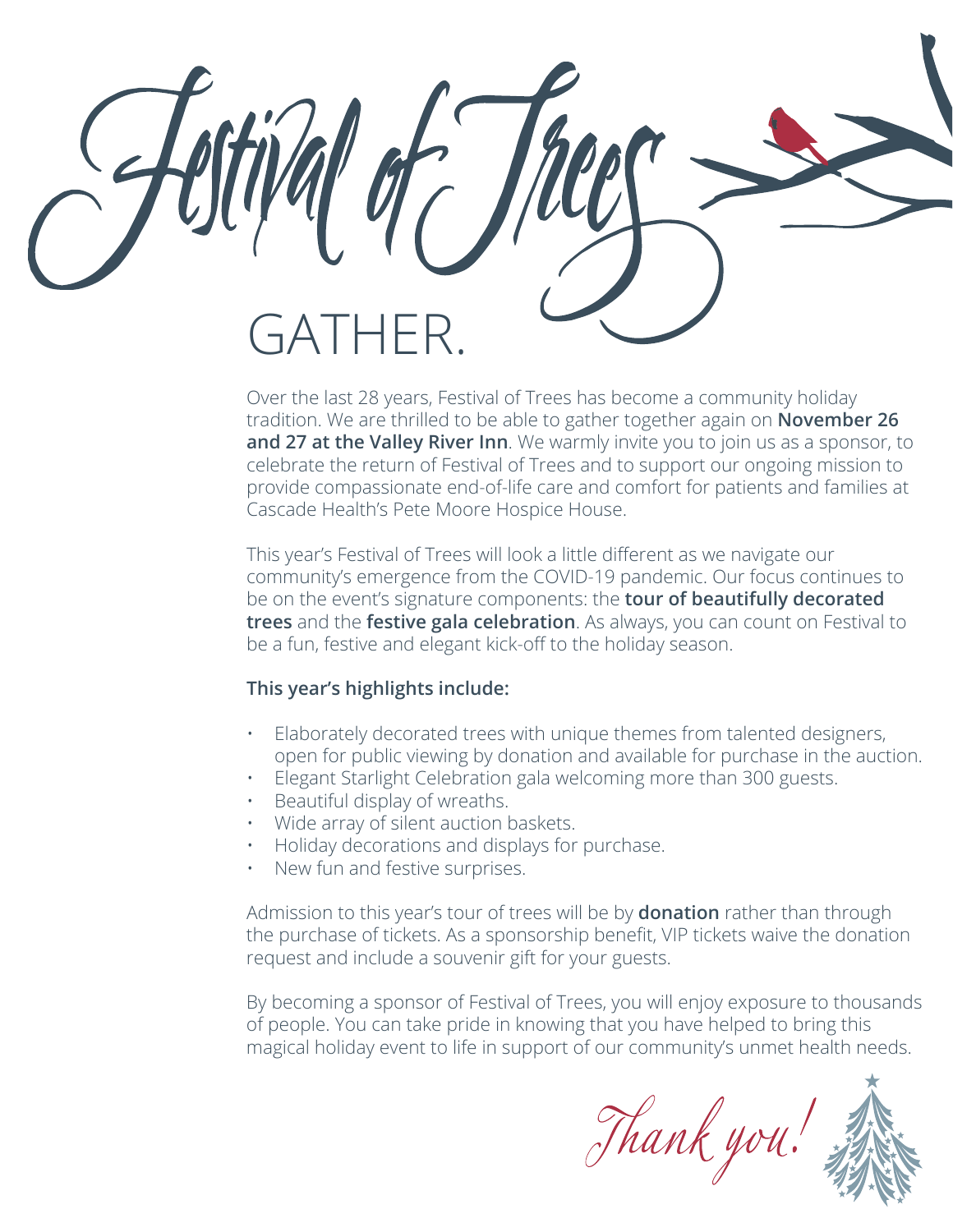

We are pleased to appreciate your generous support with the following sponsorship packages:

**Presenting Sponsor**

**Starlight Celebration** 

(only 1 available)

**Sponsor \$10,000**

- 1 table (10 tickets) to Starlight Celebration gala.
- Top billing as presenting sponsor on event program book, posters, invitations, banners, webpage, social media and all other publicity.
- Full page ad in event program book.
- Special recognition from media partners.
- Year-round recognition on the Cascade Health website.
- Speaking opportunity and special recognition from the gala stage.
- 50 VIP tickets for tour of trees.
- Opportunities for exclusive tree previews.
- Opportunity for 7' tree to decorate for auction, with associated recognition.
- 1 table (10 tickets) to Starlight Celebration gala.
- Recognition throughout the gala, including on stage signage and bid cards.
	- High-level recognition on event program book, posters, invitations, banners, webpage, social media and all other publicity.
	- Half page ad in event program book.
	- Year-round recognition on the Cascade Health website.
	- In-person recognition at gala.
	- 40 VIP tickets for tour of trees.
	- Opportunities for exclusive tree previews.
	- Opportunity for 7' tree to decorate for auction, with associated recognition.

**Shining Star Sponsor \$5,000**

- (5 available)
- 6 tickets to Starlight Celebration gala.
	- Exclusive recognition at an event area of your choice (pending availability), including tour of trees, centerpieces, gala guest gifts, silent auction or idea of your choice.
	- Significant recognition on event program book, posters, invitations, banners, webpage, social media and all other publicity.
	- Half page ad in event program book.
	- Year-round recognition on the Cascade Health website.
- 30 VIP tickets for tour of trees.
- Opportunities for exclusive tree previews.
- Opportunity for 7' tree to decorate for auction, with associated recognition.

**\$15,000** (only 1 available)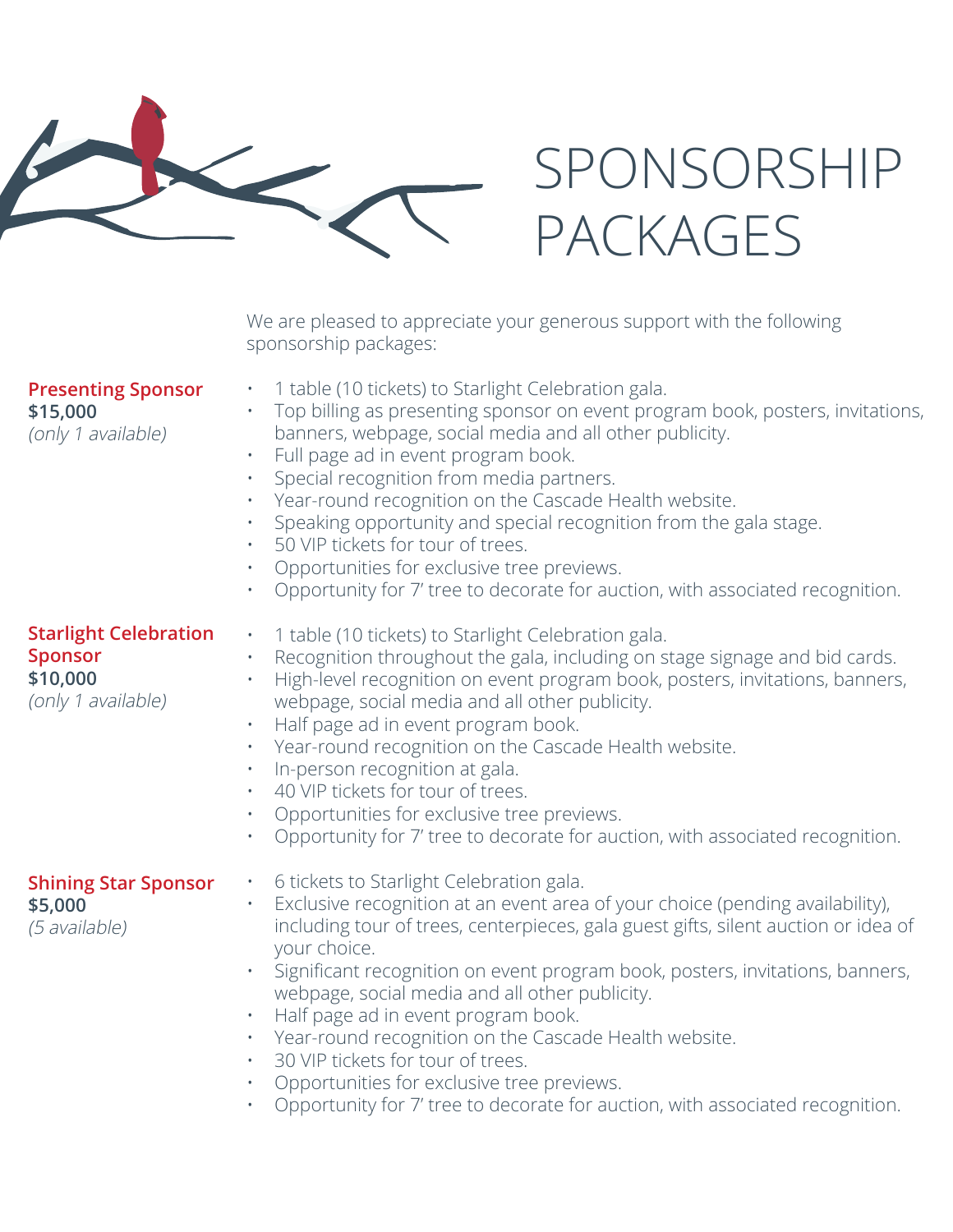| <b>Shooting Star</b><br><b>Sponsor</b><br>\$2,500   | . 4 tickets to Starlight Celebration gala.<br>· Significant recognition on event program book, posters, banners, webpage<br>and social media.<br>• Quarter page ad in event program book.<br>• Year-round recognition on the Cascade Health website.<br>25 VIP tickets for tour of trees.<br>$\bullet$<br>Opportunity for 7' tree to decorate for auction, with associated recognition.<br>$\bullet$ |
|-----------------------------------------------------|------------------------------------------------------------------------------------------------------------------------------------------------------------------------------------------------------------------------------------------------------------------------------------------------------------------------------------------------------------------------------------------------------|
| <b>Festival Star</b><br><b>Sponsor</b><br>\$1,750   | • 2 tickets to Starlight Celebration gala.<br>Recognition in event program book, on event signage and webpage.<br>• Year-round recognition on the Cascade Health website.<br>20 VIP tickets for tour of trees.<br>$\bullet$<br>Opportunity for 7' tree to decorate for auction, with associated recognition.                                                                                         |
| <b>Rising Star</b><br><b>Sponsor</b><br>\$1,500     | Name listing in event program book.<br>$\bullet$<br>Year-round recognition on the Cascade Health website.<br>$\bullet$ .<br>15 VIP tickets for tour of trees.<br>$\bullet$ .<br>Opportunity for 4' tree to decorate for auction, with associated recognition.                                                                                                                                        |
| <b>Foundation Star</b><br><b>Sponsor</b><br>\$1,000 | Name listing in event program book.<br>$\bullet$<br>Year-round recognition on the Cascade Health website.<br>$\bullet$ .<br>10 VIP tickets for tour of trees.<br>$\bullet$<br>Opportunity for 4' tree to decorate for auction, with associated recognition.                                                                                                                                          |

Do you have other ideas or special requests? Please give us a call – we would love to talk about how we can custom-tailor our sponsorship package benefits and levels to fit your needs.

### **Sarah-Kate Sharkey**

Cascade Health Foundation Director (541) 228-3003 ssharkey@cascadehealth.org

We are grateful for your support!